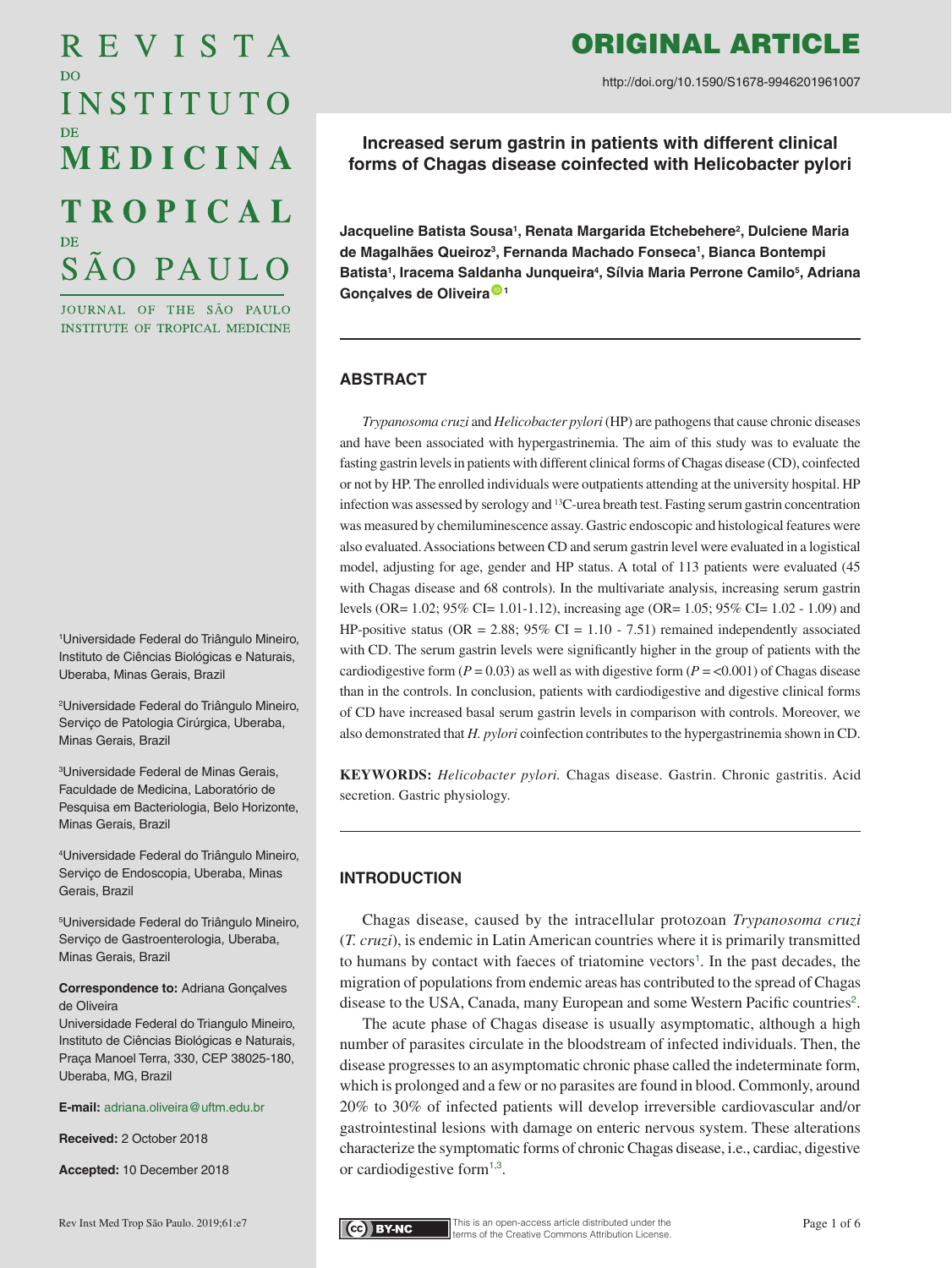<span id="page-1-0"></span>An abnormally high fasting serum gastrin level associated with hyposecretion of gastric acid has been reported in chagasic patients with the digestive form $4-8$  $4-8$  $4-8$ . Gastrin, a hormone produced in G cells mainly located in the gastric antral mucosa, is a potent secretor of gastric acid. Histamine and acetylcholine, released from enterochromaffin-like cells and from enteric neurons, respectively, also stimulate the acid secretion while somatostatin, secreted by oxyntic and antral D cells, is the major inhibitor of acid secretion<sup>[9](#page-5-0)</sup>. Indeed, the regulation of gastric acid secretion in parietal cells is achieved by a highly coordinated interaction among neural, hormonal and paracrine pathways.

<span id="page-1-4"></span><span id="page-1-2"></span>Gastrin may be increased in other various clinical conditions such as the gastric infection with *Helicobacter pylori* (*H. pylori*)<sup>[10](#page-5-0)</sup>. This Gram-negative bacterium is recognized as the main cause of chronic gastritis throughout the world and develops an important role in peptic ulcer, gastric carcinoma and mucosa-associated lymphoid tissue (MALT) lymphoma[11](#page-5-0). *H. pylori* (HP) causes diverse effects on gastric acid secretion depending mainly on the location within the stomach and the degree of inflammation. Usually, antral predominant gastritis results in hypersecretion of acid and can lead to duodenal ulceration. The predominant gastritis on corpus or pangastritis results in atrophic gastritis and abnormally low secretion of gastric acid associated with marked hypergastrinemia. These alterations can strongly favor the development of gastric adenocarcinoma<sup>[10](#page-5-0),[12](#page-5-0)-[14](#page-5-0)</sup>.

Studies showing an increased basal serum gastrin levels in patients with Chagas disease evaluated only the digestive form of the disease and most of them were conducted before the discovery of *H. pylori*, which has been shown to be highly prevalent in chagasic patients. Thus, the aim of this study was to evaluate whether fasting hypergastrinemia also occurs in patients with other clinical forms of Chagas disease, coinfected or not with *H. pylori*.

# **MATERIAL AND METHODS**

This cross-sectional study was approved by the Ethics Committee of the Federal University of Triangulo Mineiro and was conducted in accordance with the Declaration of Helsinki. All volunteers signed the informed consent form and answered a questionnaire to obtain the socialdemographic data. Clinical information was obtained by reviewing the patients' medical records.

#### Subjects and clinical samples

A total of 113 outpatients (45 with Chagas disease and 68 without Chagas Disease (CD) – controls) attended at the university hospital from April 2012 to January 2015 <span id="page-1-1"></span>were evaluated. The exclusion criteria were previous therapy for *H. pylori* eradication, history of peptic ulcer, gastrointestinal cancer, renal failure or concomitant severe illness. Individuals taking proton pump inhibitors,  $H<sub>2</sub>$ blockers and  $H_2$ -antihistamines or those who underwent upper gastrointestinal tract surgery were also excluded. A blood sample was collected from each patient under fasting conditions for the gastrin measurements, serological diagnosis of Chagas disease and *H. pylori* infection. Additionally, all patients were submitted to <sup>13</sup>C-urea breath test (13C-UBT) for *H. pylori* diagnostic.

#### Diagnosis of Chagas disease

<span id="page-1-3"></span>Enzyme-linked immunosorbent assay (ELISA; Chagatest ELISA-WIENER, Rosario, Argentina), passive hemagglutination (Chagatest HAI-WIENER, Rosario, Argentina) and indirect immunofluorescence tests (Imuno-Con Chagas-WAMA, Sao Carlos, Brazil) were performed according to the manufacturer's instructions. Chagasic patients showed positive reactions to at least two serological tests and control patients were negative by the three tests. Chagasic patients were classified according to the clinical form of disease (i.e., indeterminate, digestive, cardiac or cardiodigestive) based on clinical examination, electrocardiography and radiological exams of the chest, esophagus and colon.

## <span id="page-1-6"></span><span id="page-1-5"></span>*H. pylori* status

*H. pylori* infection was assessed by serology and <sup>13</sup>C-UBT. Patients with discordant results were excluded. Patients were considered *H. pylori*-positive (HP-positive) if both tests were positive and *H. pylori*-negative (HP-negative) if both tests were negative. IgG antibodies specific to *H. pylori* were detected using a commercial ELISA kit (Serion Immundiagnostica GmbH, Würzburg, Germany), according to the manufacturer's instructions and results were expressed as positive or negative. The 13C-UBT was performed after an overnight fast. After collection of a basal breath sample, an oral dose of 13C-urea on a citric acid base was administered. An additional breath sample was collected after 30 min. Breath samples were analyzed using an isotope-selective non-dispersive infra-red spectrometer (NDIRIS; Wagner Analytical Systems, Bremen, Germany). A change >4.0‰ in delta over baseline (DOB) was considered HP-positive.

#### Measurements of serum gastrin levels

Gastrin-17 concentration was measured by a chemi-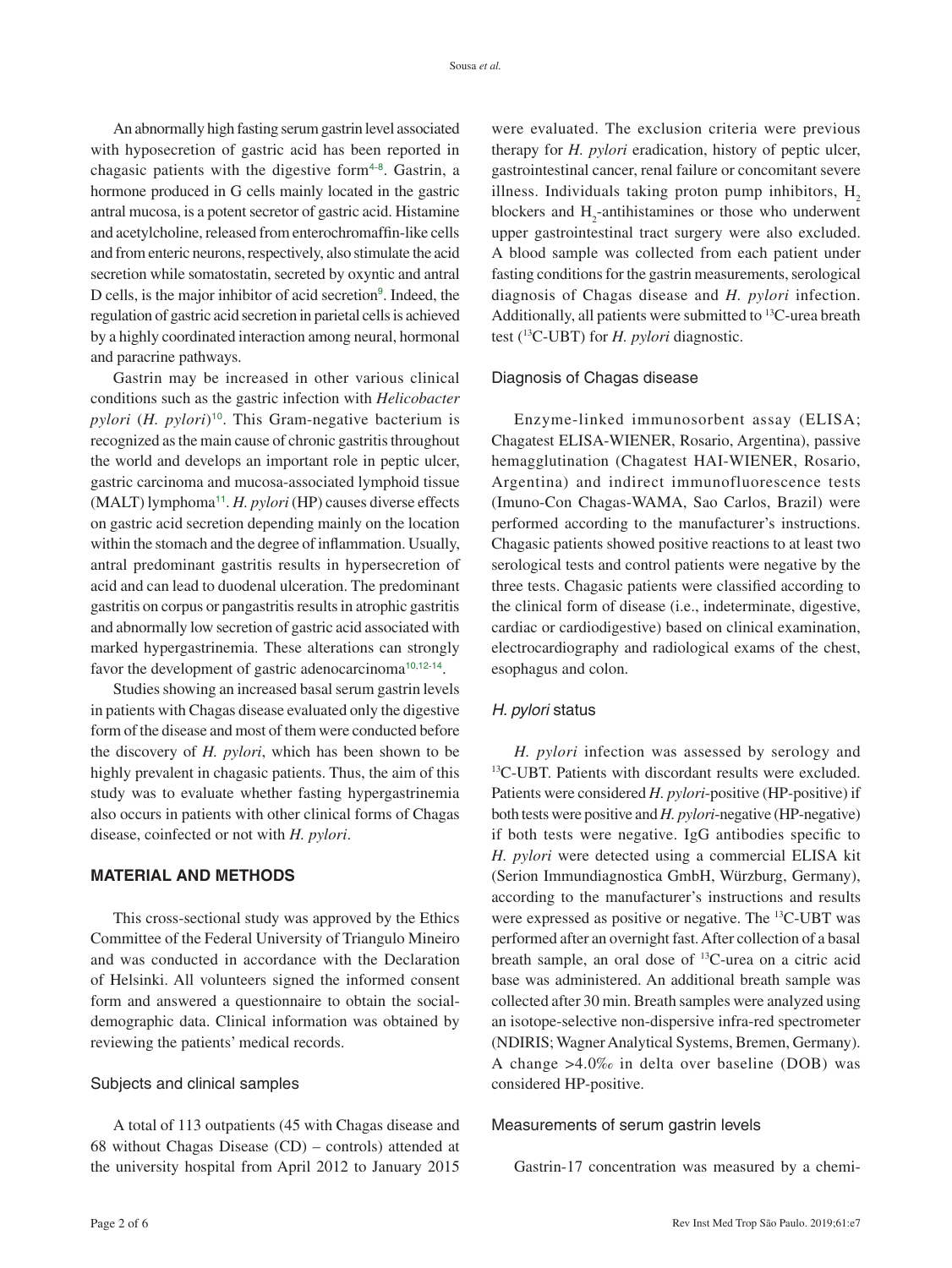luminescence assay (IMMULITE® 2000 immunoassay system; Siemens Medical Solutions Diagnostics, Los Angeles, EUA) and the values were expressed in pg/mL. All gastrin assays were performed in duplicate. The normal value for fasting gastrin-17 using this assay is <115 pg/mL.

#### Histological analysis

Endoscopic biopsy specimens were obtained from the antrum and corpus of the stomach of patients who underwent EGD by medical indication. Biopsy samples were fixed overnight in buffered formalin embedded in paraffin, sliced to 4 µm thickness, and stained with haematoxylin and eosin for histological examination. The Warthin-Starry staining was used for detection of spiral *H. pylori*. The degree of gastric mucosal inflammation and activity were also assessed. The location of gastritis was classified according to the presence of mononuclear cells in the antrum, corpus or in both. Glandular atrophy and intestinal metaplasia were classified as absent or present.

#### Statistical analysis

The association of Chagas disease with the basal serum gastrin level (dependent variable) including *H. pylori* status, age and gender (independent variables) was tested by a univariate analysis. All variables with  $P$  values  $\leq 0.25$  were included in the full model of the logistic regression. Odds ratios (OR) and 95% confidence intervals (CI) were used as an estimate of the risk. The Hosmer-Lemeshow goodness-of-fit test was used to evaluate the fitness of the model<sup>[15](#page-5-0)</sup>. In addition to visual examination of histograms and box plots, the Kolmogorov-Smirnov (K-S) test or Shapiro-Wilk (SW) test, based on the number of each subgroups, was used for assessing the normality of data. Because data did not show a normal distribution even after log transformation, a two-tailed Mann-Whitney U-test (median / range) was used to detect the difference of serum gastrin levels among groups. Otherwise, because the age of participants was normally distributed, the

groups were compared by a two-tailed Student's T test (mean / standard deviation). Data were analyzed with the statistical package for the social sciences (SPSS) version 23.0 (SPSS Inc., Chicago, IL, USA). For comparison of groups with dichotomous variables the two-tailed chi-squared test (with Yates' correction) or the Fisher´s exact test was used. *P* value ≤0.05 was considered significant.

#### **RESULTS**

#### Demographic data

Among the 113 included subjects, 45 were chagasic patients (14 men and 31 women; mean age  $64.3 \pm 10.5$ years) and 68 were controls without CD (29 male and 39 female; mean age  $60.4 \pm 10.1$  years). When the groups were compared, no difference was observed regarding the gender ( $P = 0.29$ ; OR = 1.65; 95% CI = 0.74 - 3.64), but the disease group participants were older than the control ones ( $P = 0.05$ ). Most chagasic (35 - 77.8%) patients and controls (43 - 63.2%) were HP-positive.

#### Median gastrin levels

Median serum gastrin levels were higher in chagasic patients than in controls, both in HP-positive patients (65.10 pg/mL; range, 11-557 pg/mL vs. 39.80 pg/mL; range, 12-172 pg/mL, respectively;  $P = 0.01$ ) and HP-negative ones (49.15 pg/mL; range, 16-670 pg/mL vs. 23.0 pg/mL; range, 10-133 pg/mL, respectively;  $P = 0.009$ ), but higher in the HP-positive groups than in the negative ones.

<span id="page-2-0"></span>In order to identify variables independently associated with Chagas disease, data were analyzed in a logistic regression model. In the univariate analysis, the basal serum gastrin level, HP status and age, but not the gender, were selected. In the multivariate analysis, the increasing of serum gastrin levels, the increasing age and HP-positive status remained independently associated with Chagas disease (Table 1).

Table 1 - Variables associated with Chagas disease (n=45) in comparison with controls (n=68) in a multivariate analysis.

| Variables                | Univariate<br>$P$ value | Multivariate |               |         |
|--------------------------|-------------------------|--------------|---------------|---------|
|                          |                         | OR           | 95% CI        | P value |
| Gender                   | 0.29                    |              |               |         |
| Increasing age           | 0.05                    | 1.05         | 1.02-1.09     | 0.04    |
| H. pylori + status       | 0.09                    | 2.88         | 1.10-7.51     | 0.03    |
| Increasing gastrin level | 0.008                   | 1.02         | $1.01 - 1.12$ | 0.03    |

The Hosmer-Lemeshow test showed good fitness of the logistic regression model ( $P = 0.25$ ; 8 degrees of freedom; 10 steps). + positive; OR- odds ratio; 95% CI- 95% confidence interval.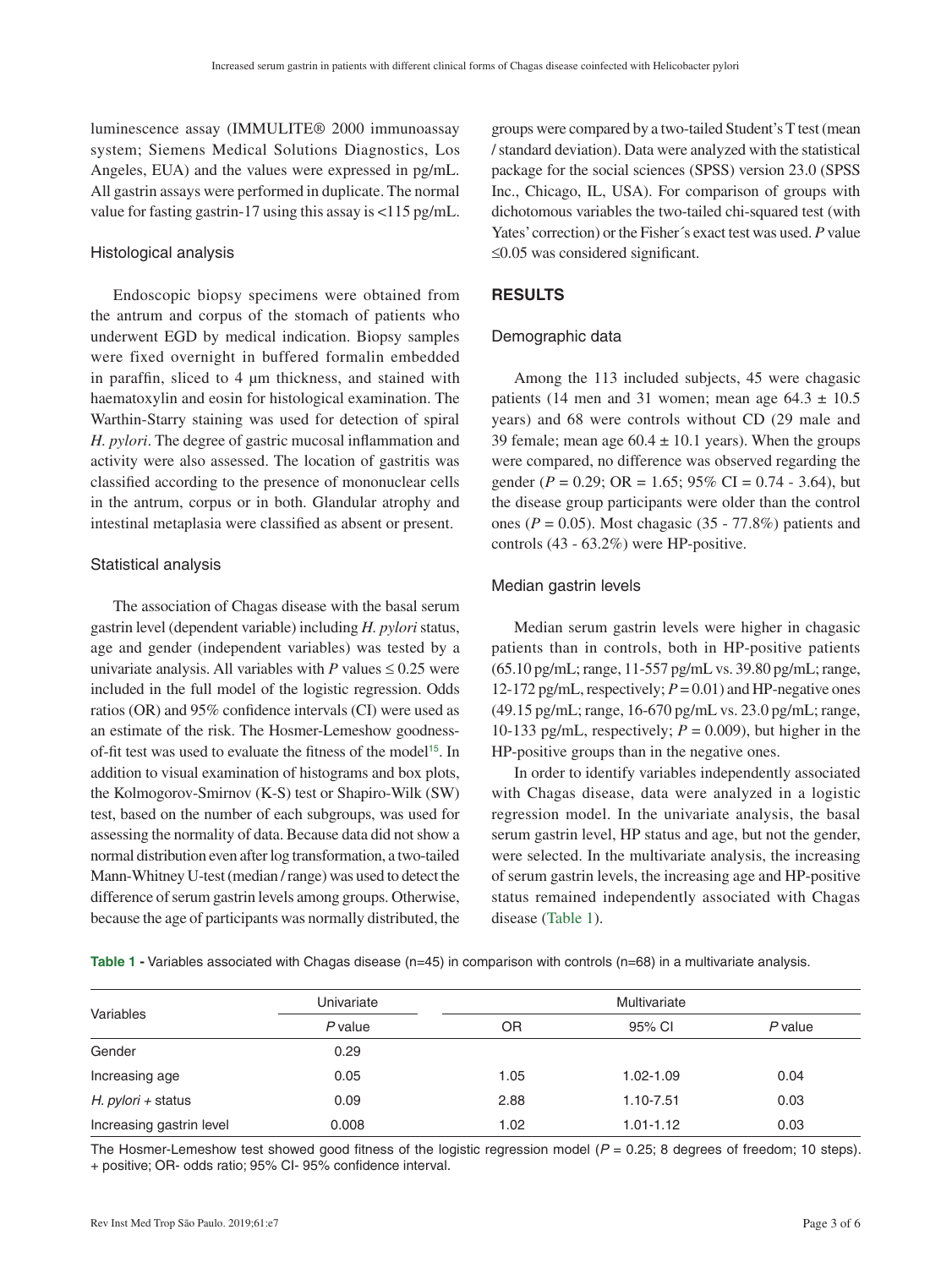Among chagasic patients, 10 (22.2%) had the cardiodigestive form, 12 (26.7%) the digestive form, 12 (26.7%) the indeterminate form, and 11 (24.4%) the cardiac form of the disease. Figure 1 shows the basal serum gastrin levels of controls and of patients with different clinical forms of Chagas disease. Serum gastrin levels were significantly higher in the group of patients with the cardiodigestive form as well as with the digestive form of disease than in the control group.



**Figure 1 -** Box plots representing the basal serum gastrin levels among the control and chagasic patients with different clinical forms of the Chagas disease. The horizontal bar across the box indicates the median and the capped bars indicate the minimum and maximum data values. The upper and lower limits of the boxes represent the 75<sup>th</sup> and 25<sup>th</sup> percentiles, respectively. No difference was observed between the controls and the indeterminate ( $P = 0.53$ ) and cardiac ( $P = 0.13$ ) forms of the disease. Also, the cardiodigestive clinical form did not differ from the digestive form  $(P = 0.65)$ . The data were analyzed by the two-tailed Mann-Whitney U test.

Nevertheless, no difference was observed between controls and patients with either the indeterminate  $(P = 0.53)$  or the cardiac  $(P = 0.13)$  forms of disease. Also, in the group of chagasic patients, significant higher levels of serum gastrin were observed in the digestive than in the cardiac ( $P = 0.008$ ) and in the indeterminate ( $P = 0.01$ ) forms of the disease. In addition, the cardiodigestive form of the disease did not differ from the digestive one  $(P = 0.65)$ . No significant difference was observed in respect to the prevalence of HP and age among different subgroups of clinical forms of Chagas disease (*P*> 0.05).

In the subgroup of patients who underwent EGD  $(n = 35)$ , serum gastrin levels were significantly higher  $(P = 0.004)$  in the nine patients with the digestive clinical form of Chagas disease (median, 72.20 pg/mL; range, 36-246 pg/mL) than in the 26 controls (median, 32.20 pg/mL; range, 11 - 133 pg/mL). Histological exams detected the presence of the bacterium in both, the antral and the oxyntic

gastric mucosa in seven (77.8%) chagasic patients and in 13 (50.0%) controls (*P* = 0.29; OR = 3.50; 95% CI = 0.61 – 20.13). Gastritis was observed in the gastric mucosa of all HP-positive patients, without differences in the number of either mononuclear or polymorphonuclear cells between chagasic and control patients ( $P = 1.0$  for both, two tailed Fisher exact test). Chagasic patients (n= 4; 44.4%) did not differ from controls (n= 5; 19.2%) in respected to the presence of intestinal metaplasia in the stomach mucosa (*P* = 0.58; OR = 2.17; 95%CI = 0.45 - 10.49). Gastric or duodenal peptic ulcer was not observed in chagasic patients.

# **DISCUSSION**

The findings of the present study showed that basal serum gastrin levels are higher in patients with Chagas disease than in non-chagasic controls. This result persisted even after adjustment for potential confounding factors such as age, gender and HP infection. It should be noted that, for the first time, it was demonstrated that hypergastrinemia is present in the cardiodigestive clinical form of Chagas disease as well as in digestive form.

It is known that rising intraluminal pH of the stomach is the main factor stimulating gastrin production and secretion. However, the abnormal high gastrin levels found in chagasic patients with the digestive clinical form has been attributed to the low gastric acid secretion caused by a partial denervation of the stomach, thereby affecting the parasympathetic stimulation<sup>[4](#page-4-0)-[8](#page-5-0)</sup>. The role of vagal nerves in the stimulation of gastric acid secretion in humans is complex, but it is known that acetylcholine released from these nerves has a direct stimulatory effect on parietal cells[14](#page-5-0). It has been demonstrated that acid hyposecretion and stomach nervous tissue injury are present mainly in the digestive form of Chagas disease. Both conditions can also occur in the cardiodigestive form, as patients presenting with either of these clinical forms of Chagas disease showed significant higher levels of gastrin in comparison with controls. Notably, the cardiodigestive form showed wide values of basal serum gastrin, but without significant difference with the digestive form.

<span id="page-3-1"></span><span id="page-3-0"></span>Other mechanisms could also be involved in the increase of serum gastrin levels observed among chagasic patients such as reduced somatostatin secretion, because the significant decrease in the number of antral D-cells observed in CD patients could lead to hypergastrinemia in these patients. Likewise, patients infected with *H. pylori* have abnormal regulation of gastrin secretion due to lower somatostatin concentrations<sup>[16](#page-5-0)-[19](#page-5-0)</sup> in the antral region of the stomach. Moreover, the eradication of *H. pylori* results in the resolution of the gastritis and associated abnormalities<sup>[17](#page-5-0),[18](#page-5-0),[20](#page-5-0)</sup>.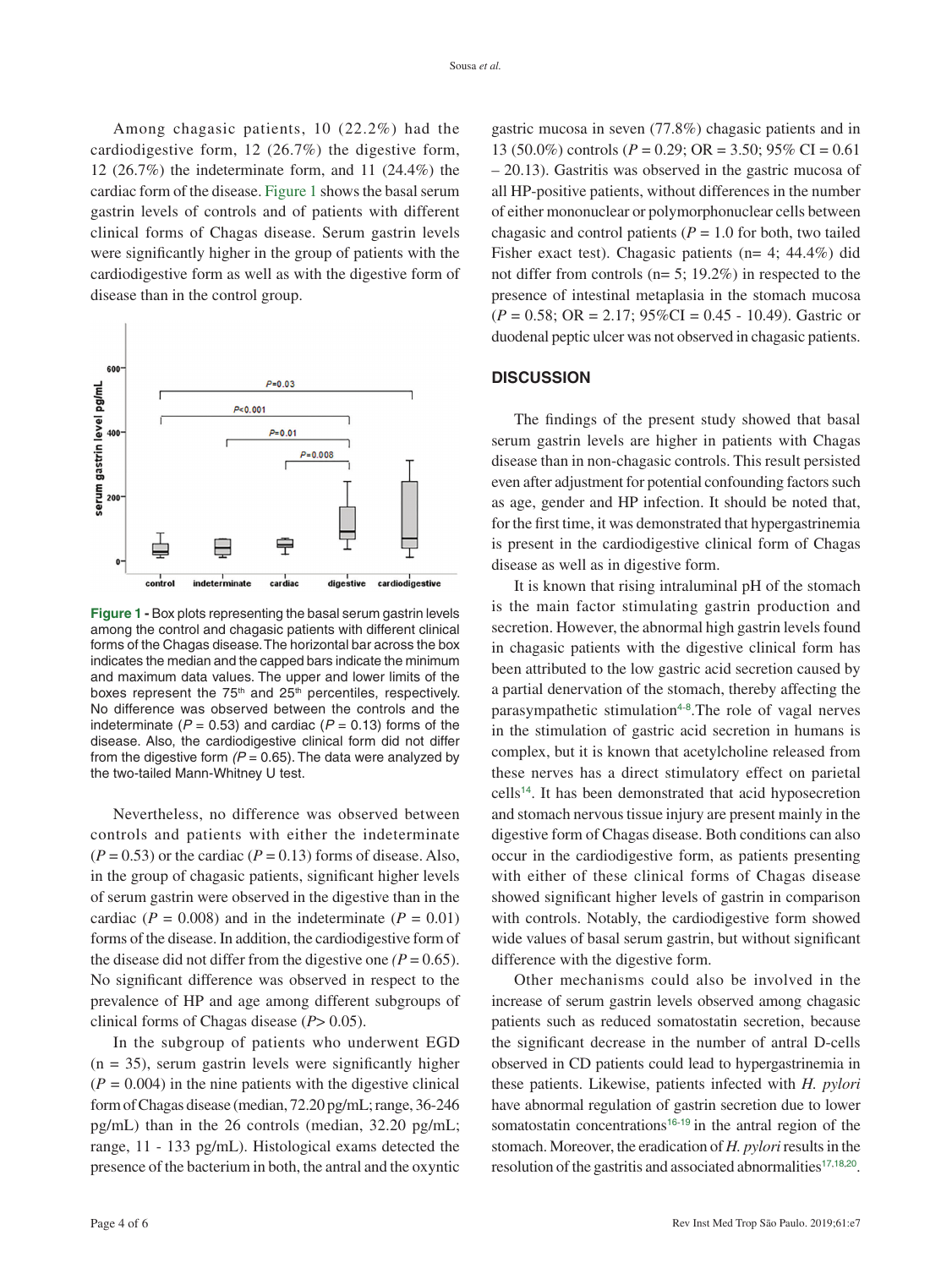<span id="page-4-0"></span>A high prevalence of coinfection with *H. pylori* was observed among patients with Chagas disease in this study (approximately 78%) and in others, irrespective of the clinical form of the disease<sup>[21](#page-5-0)-[26](#page-5-0)</sup>. In the histological evaluation, we observed that *H. pylori* infection was spread into the antral and corpus of gastric mucosa in the majority of patients with the digestive form of Chagas disease, which may also contribute to gastric atrophy, hypochlorydria and hypergastrinemia[26](#page-5-0). Thus, the hypergastrinemia that occurs in *H. pylori*-infected individuals has been attributed to hypochlorhydria, decreased secretion of somatostatin associated with the production of pro-inflammatory cytokines such as IL8, IL1 $\beta$  and TNF $\alpha$ , and also by a putative direct induction of the gastrin gene expression by the bacterium itself, especially the more virulent strains<sup>[10](#page-5-0),13,[27](#page-5-0)</sup>.

Taking into account all these considerations, *H. pylori*  gastric infection can contribute to the hypergastrinemia found in Chagas disease. In the present study, we demonstrated, using a logistic regression analysis, that *H. pylori* infection was not a confounding factor in the increased gastrin levels results observed in Chagas disease.

The gastric physiological changes that could be caused by a long term coinfection with *H. pylori* and *T. cruzi* are completely unknown, but various effects and individual variations can be expected. Therefore, further studies are necessary to clarify the real contribution of the bacterium in the elevated gastrin levels, in chronic Chagas disease. The treatment of chagasic patients coinfected with *H. pylori*  and the measurement of their basal gastrin levels after the eradication of the bacterium could bring some highlights on this matter. Among non-chagasic patients, it has been demonstrated that the level of gastrin decreases after *H. pylori* eradication therapy<sup>[17](#page-5-0),[18](#page-5-0),[20](#page-5-0),[28](#page-5-0)</sup>.

<span id="page-4-1"></span>A better understanding of the real influence of *H. pylori* infection on gastrin levels in Chagas disease should lead to an improved management of coinfected patients. Furthermore, as chagasic patients usually have various dyspeptic symptoms and are *H. pylori* coinfected, the diagnosis of *H. pylori* infection and the corresponding eradication therapy should be considered in order to reduce the gastrointestinal symptoms and probably gastrin levels. Pinazzo *et al*. [24](#page-5-0) reported the resolution or improvement of upper gastrointestinal symptoms in more than 70% of chagasic patients treated for *H. pylori* infection resulting in a clearer delineation of symptoms directly induced by *T. cruzi* infection.

<span id="page-4-5"></span>The findings of the present study showed that basal serum gastrin levels are higher in patients with Chagas disease than in the non-chagasic ones (controls) even after adjustment for potential confounding factors such as age, gender and HP infection. Additionally, it was demonstrated,

for the first time, that hypergastrinemia is present in the cardiodigestive clinical form of Chagas disease as well as in the digestive form.

# <span id="page-4-6"></span><span id="page-4-4"></span>**CONFLICT OF INTERESTS**

The authors declare no conflict of interests.

# **FUNDING**

This work was supported by the *Fundação de Amparo à Pesquisa do Estado de Minas Gerais* (FAPEMIG), Brazil.

# <span id="page-4-7"></span>**ACKNOWLEDGMENTS**

We thank Dr. Rodrigo Cunha de Sousa for his assistance with the analysis of patients' clinical data.

# **AUTHORS' CONTRIBUTIONS**

Jacqueline Batista Sousa participated in the anti-*H. pylori* IgG detection, collection of demographic data and clinical patient interviews and contributed to the writing of the manuscript; Renata Margarida Etchebehere, is an experienced pathologist who analyzed samples from the gastric mucosa; Dulciene Maria de Magalhães Queiroz analyzed data, performed the statistical analyses and made critical revisions; Fernanda Machado Fonseca participated in the collection of demographic data and clinical data from patients through interviews and analysis of medical records; Bianca Bontempi Batista participated in the urea breath test; Iracema Saldanha Junqueira participated in the esophagogastroduodenoscopy procedure; Sílvia Maria Perrone Camilo participated in patients' follow-up; Adriana Gonçalves de Oliveira conceived, designed the study, analyzed data and drafted the manuscript. All authors read and approved the final manuscript.

# <span id="page-4-8"></span><span id="page-4-3"></span><span id="page-4-2"></span>**REFERENCES**

- [1. World Health Organization. Research priorities for Chagas](#page-0-0)  [disease, human African trypanosomiasis and leishmaniasis.](#page-0-0)  [Geneva: WHO; 2012.](#page-0-0)
- [2. Castillo-Riquelme M. Chagas disease in non-endemic countries.](#page-0-1)  [Lancet Glob Health. 2017;5:e379-80.](#page-0-1)
- [3. Prata A. Clinical and epidemiological aspects of Chagas Disease.](#page-0-2)  [Lancet Infect Dis. 2001;1:92-100.](#page-0-2)
- [4. Padovan W, Godoy RA, Meneghelli UG, Dantas RO, Oliveira](#page-1-0)  [RB, Troncon LE. Acid and pepsin secretion in chronic Chagas'](#page-1-0)  [disease patients in response to graded doses of pentagastrin](#page-1-0)  [and pentagastrin plus bethanecol. Digestion. 1982;23:48-56.](#page-1-0)